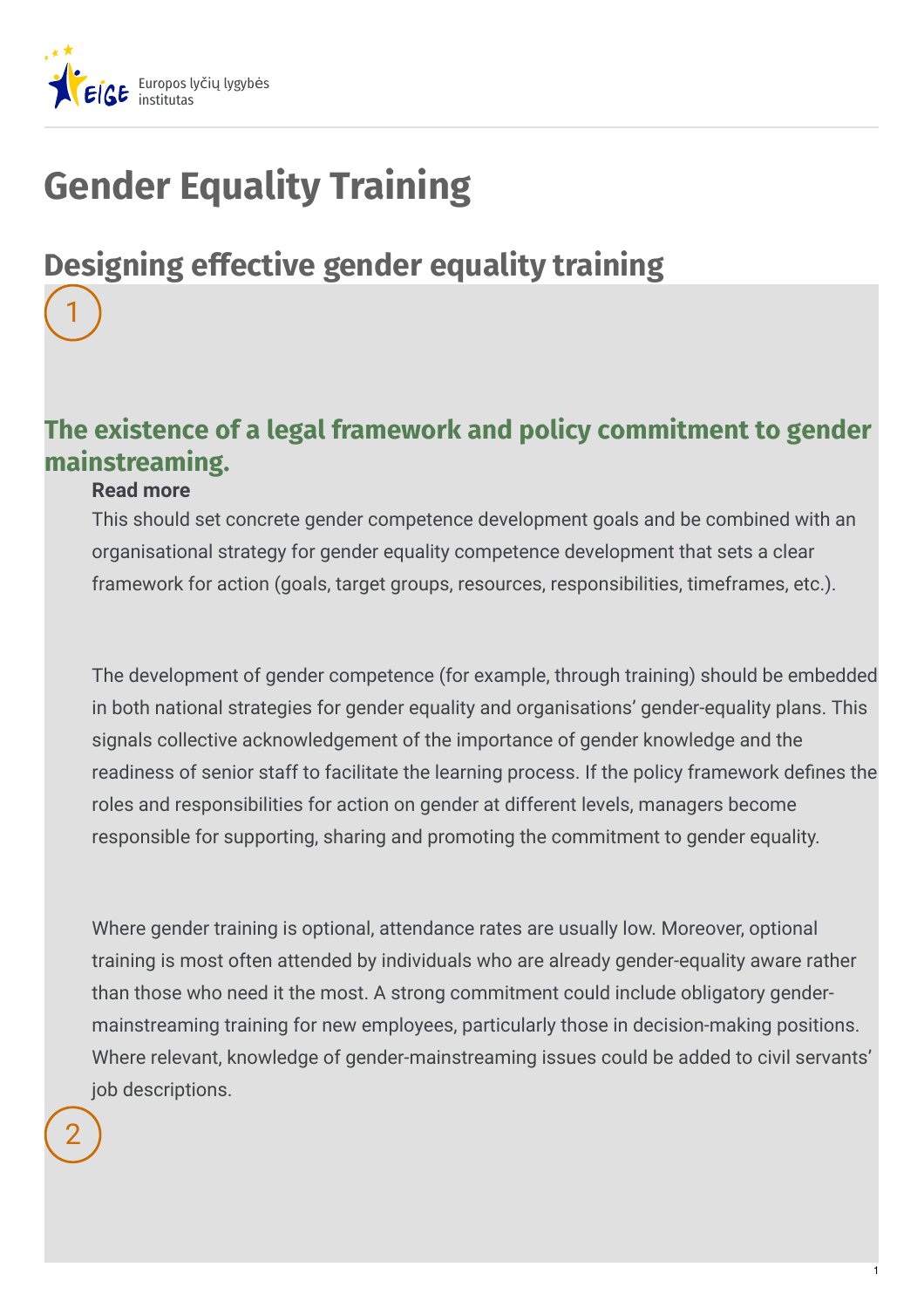### **Ridda The availability of sufficient resources for the fulfilment of the organisational strategy.**

#### **Read more**

Adequate resources must be directed at gender training. Both human and financial resources are necessary to ensure that initial training and follow-up activities take place. Staff should be encouraged to participate in the sessions, with a consistent allocation of time and an adequate budget in place to allow them to attend.



### **Staff being actively encouraged to attend gender-equality training, either through introducing attendance requirements or adopting innovative engagement strategies.**

#### **Read more**

Once responsibilities have been defined and resources have been allocated, the success of gender training relies on accountability mechanisms. Bodies should be identified that can monitor whether gender issues are being integrated into the full policy cycle (planning, implementation and review). Ideally, it should be mandatory for bodies to judge the level of gender awareness within the organisation on a regular basis and to propose action to improve gender competence.

#### 4

### **Existence of an adequately resourced accountability system to monitor and evaluate implementation.**

#### **Read more**

Regular training should be part of a broader strategy for ongoing monitoring and evaluation. Ensuring follow-up is a crucial, yet often overlooked, aspect of gender mainstreaming if it is to be effective in the long run. Behavioural change can be measured, even if this involves a degree of subjectivity. Organisations should involve relevant staff both before and after training, to make sure that the actual needs are met and to give the employees a sense of ownership over the process of capacity development.

#### **How** is the effectiveness of GET defined?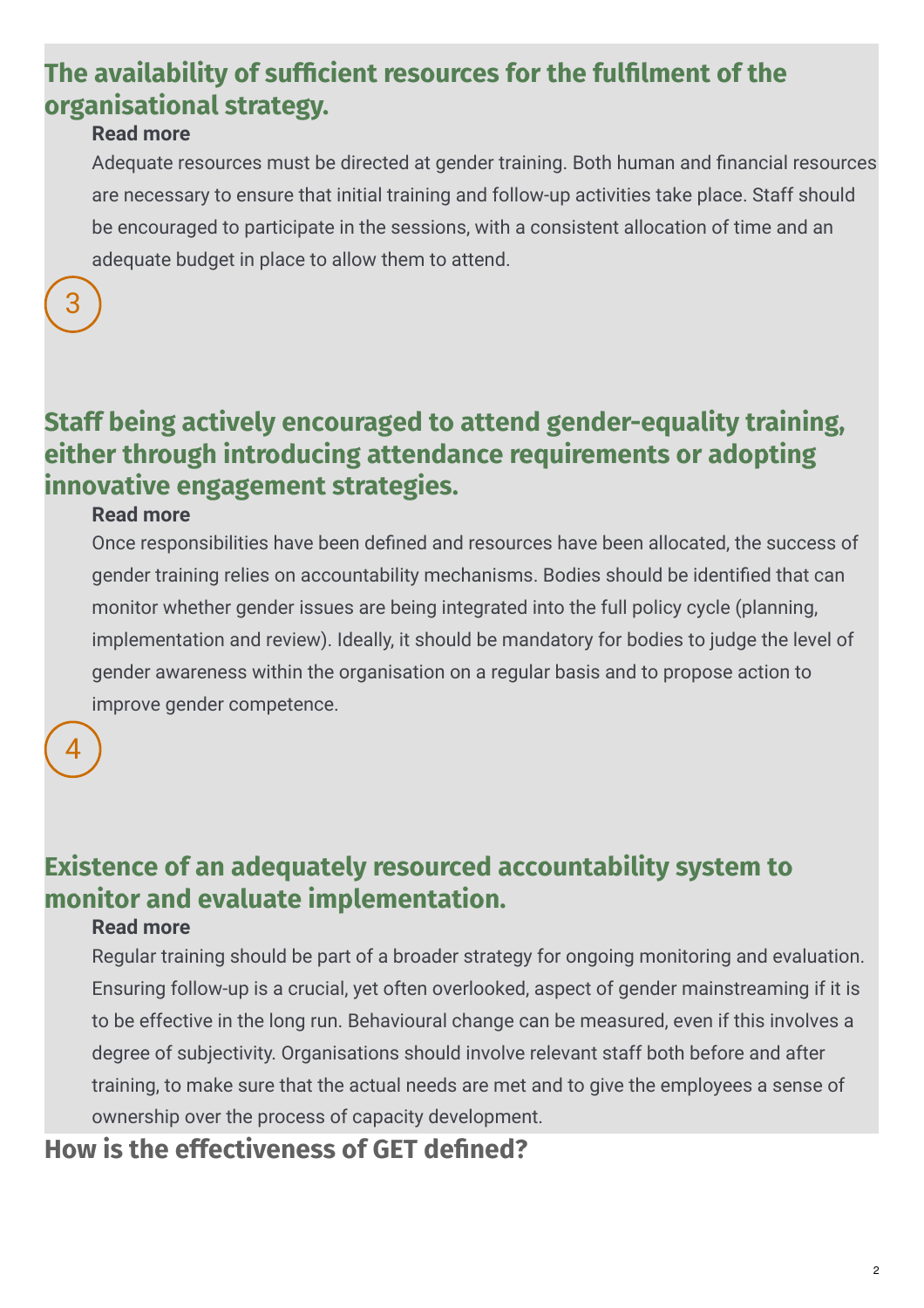

At the **individual level**, gender-equality competence development initiatives – such as genderequality training – can increase gender-equality awareness, reduce knowledge and capacity gaps, and encourage a process of change. Such initiatives can provide civil servants with the **theoretical and practical tools necessary to understand why and how they can mainstream gender in their work**. They can demonstrate the practical relevance of gender equality and make staff members more willing to work on related activities.



At the **organisational level**, benefits go beyond simply encouraging greater gender-equality competence (1). Gender-equality competence development can lead to changes in the organisation's work, such as:

The implementation of new policies, practices and activities to mainstream gender; Changes in the outputs and public image of the organisation; and

Clearly formulated performance indicators that can be used to plan future initiatives.

Greater gender-equality competence can also lead to changes in the institution's culture in favour of a more gender-equal environment, such as:

Changes in the internal decision-making process or changes in the organisation's internal procedures.

More generally, by promoting gender competence development, commissioning authorities strengthen the analytical skills of policymakers, enabling them both to create and contribute to a more gender-aware policy process. This feeds into the long-term achievement of the goal of gender equality.